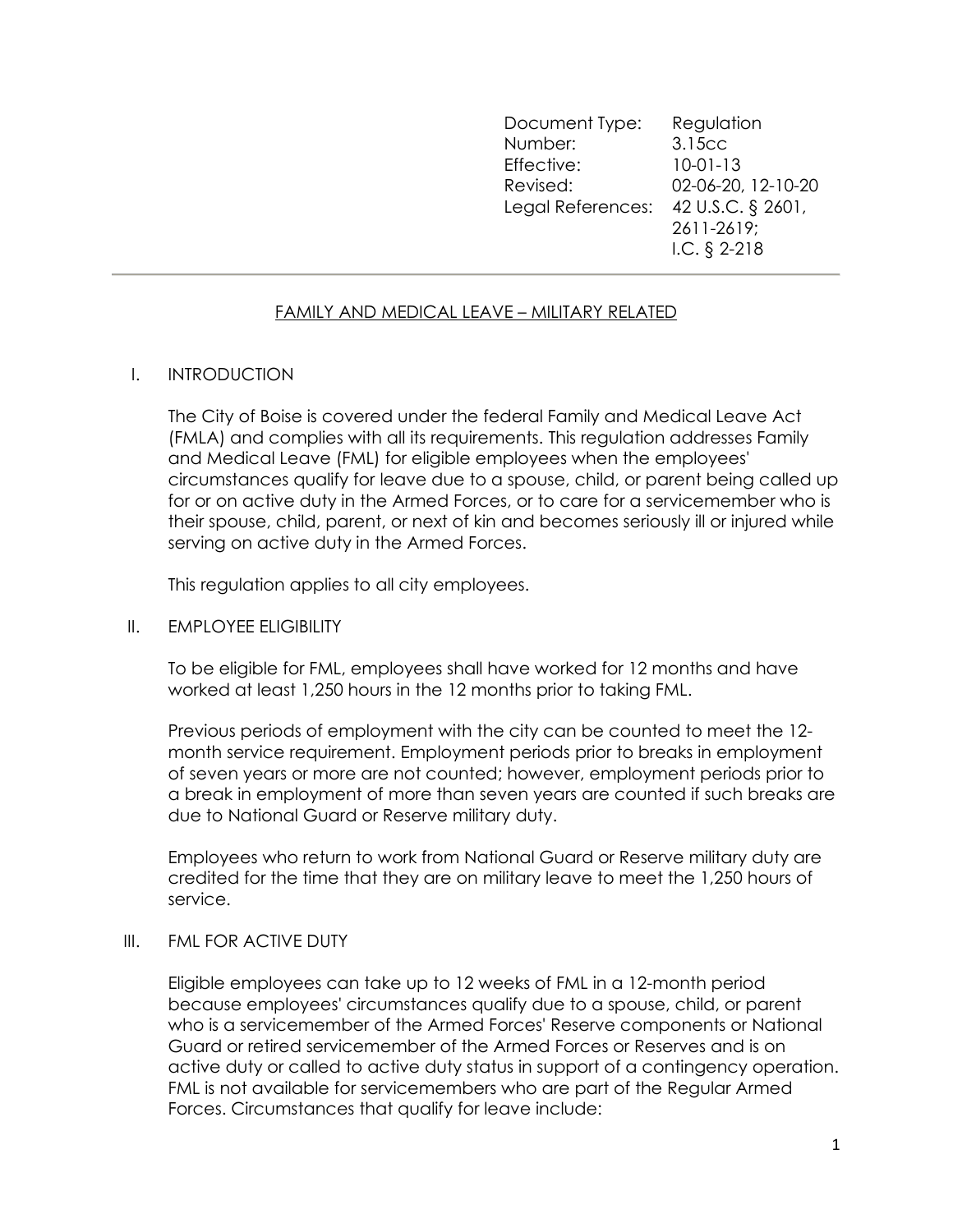- A. Military events and related activities: employees can take leave to attend official ceremonies, programs, or events sponsored by the military that are related to servicemembers' active duty or call to active duty or attend family support or assistance programs and informational briefings sponsored or promoted by the military, military service organizations, or the American Red Cross that are related to servicemembers' active duty or call to active duty;
- B. Childcare and school activities: employees can take leave to arrange alternative childcare, provide childcare on an urgent, immediate need basis, but not every day. Employees can take leave to enroll in or transfer a child to a new school or day care facility, or attend meetings with school or day care staff, such as parent-teacher conferences, due to servicemembers' active duty or call to active duty. Children includes servicemembers' biological, adopted, or foster children; stepchildren; legal wards; or children for whom servicemembers have day-to-day responsibilities to care for and financially support; children must be under age 18, unless they are incapable of self-care because of a mental or physical disability at the time that FML begins.;
- C. Financial and legal arrangements: employees can take leave to make or update financial or legal arrangements to address servicemembers' absence while on active duty or call to active duty, such as executing powers of attorney, transferring bank account signature authority, or obtaining military identification cards and to act as the servicemembers' representative before governmental agencies to obtain, arrange, or appeal military service benefits while servicemembers are on active duty or called to active duty and for 90 days following termination of active duty status;
- D. Counseling: employees can take leave to attend counseling that is provided by someone other than a healthcare provider for servicemembers or their children for needs arising from servicemembers' active duty or call to active duty. Children include servicemembers' biological, adopted, or foster children; stepchildren; legal wards; or children for whom servicemembers have day-to-day responsibilities to care for and financially support; children must be under age 18, unless they are incapable of self-care because of a mental or physical disability at the time that FML begins.;
- E. Post-deployment activities: employees can take leave to attend arrival ceremonies, reintegration briefings and events, and other official ceremonies or programs sponsored by the military that occur within 90 days following termination of servicemembers' active duty status or to address issues arising from servicemembers' death while on active duty, including meeting and recovering the body and making funeral arrangements; and
- F. Additional activities: employees can take leave to address any other events that arise from servicemembers' active duty or call to active duty when agreed to by the city and employee that such events qualify for leave and agree upon the timing and duration of leave.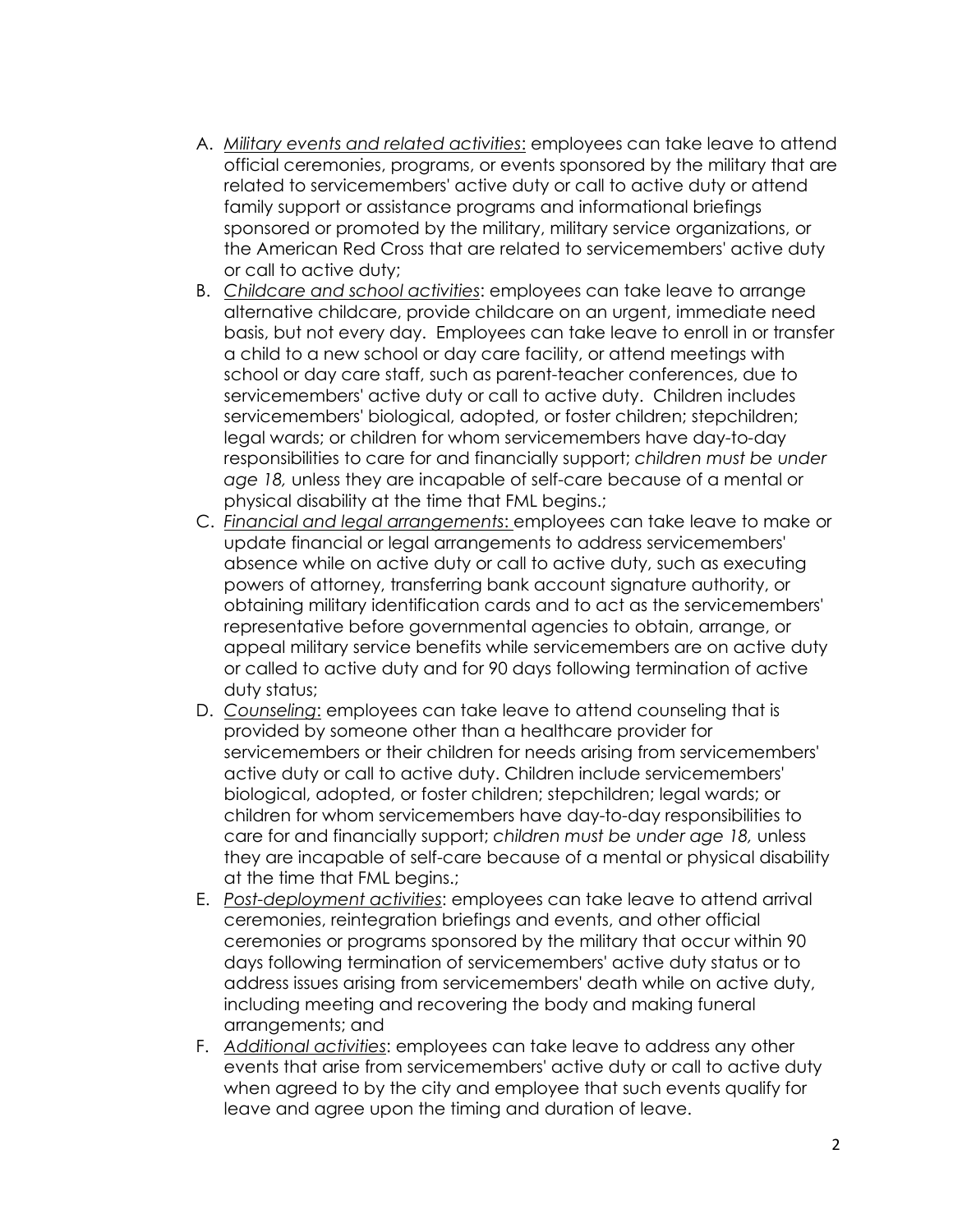## IV. EXCEPTIONS

Eligible employees can take up to seven calendar days of FML for short-notice deployments beginning on the date servicemembers are notified of an impending call or order to active duty. **Short-notice deployment** leave can be used to address issues that arise from servicemembers' call or order to active duty seven calendar days or less prior to the date of deployment. Employees also can take up to five days of FML for rest and recuperation. **Rest and recuperation** leave can be used to spend time with servicemembers on shortterm, temporary rest and recuperation leave during a period of deployment.

A call for active duty refers only to a federal call to active duty; a state call for active duty is not covered unless under order of the President according to federal law in support of a contingency operation.

A **contingency operation** refers to a military operation that is designated by the Secretary of Defense as an operation in which members of the armed forces are or can become involved in military actions, operations, or hostilities against an enemy of the United States or opposing military force or a military operation that results in the call, order to, or retention on active duty of members of the uniform service according to federal military law or any other provision of federal law during a war or national emergency that is declared by the president or Congress.

A **child** on active duty or call to active duty status refers to an employee's biological child, adopted child, or foster child; a stepchild; a legal ward; or a child for whom an employee has day-to-day responsibilities to care for and financially support and the child is on active duty or called to active duty status. The child can be any age.

A **parent** on active duty or call to active duty status refers to an employees' biological, adoptive, step or foster father or mother, or for any person who had day-to-day and financial responsibilities for the employee as a child. Parent does not include parents-in-law.

A spouse means a husband or wife. Husband or wife refers to the other person with whom an individual entered into marriage as defined or recognized under state law for purposes of marriage in the State in which the marriage was entered into. This also includes a marriage that was entered into outside of any State, if the marriage is valid in the place where it was entered into and could have been entered into in at least one State. This definition includes an individual in a same-sex or common law marriage that either: If a dispute arises about whether leave qualifies as FML, Human Resources will discuss resolution of the dispute with employees and make the final determination.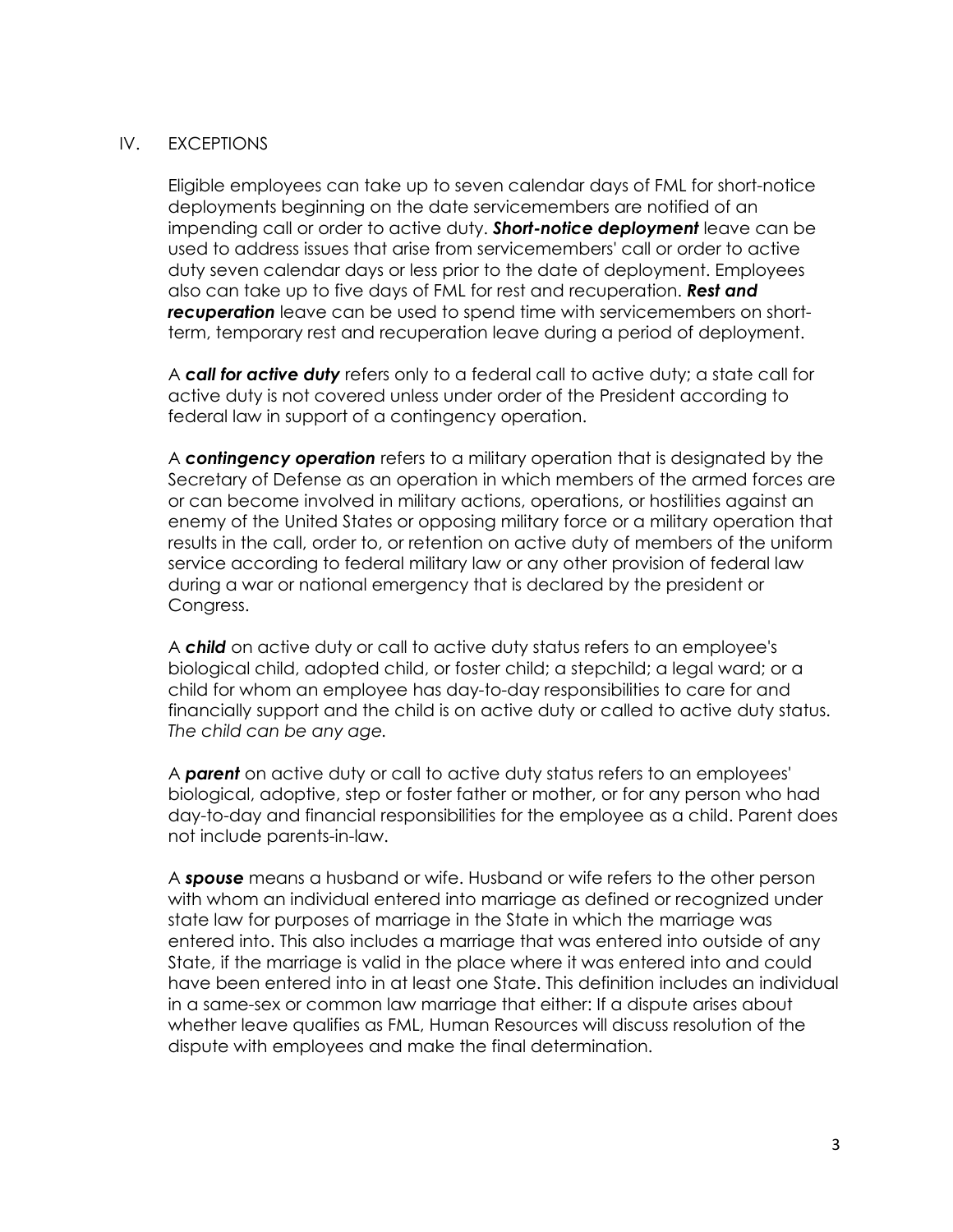### V. FMLA LEAVE TO CARE FOR A SERVICEMEMBER WITH A SERIOUS ILLNESS OR INJURY

Eligible employees can take up to 26 workweeks of FML during a single 12-month period to care for a servicemember who is their spouse, child, parent, or next of kin with a serious illness or injury incurred in the line of duty while on active duty as a member of the Armed Forces, including the National Guard or Reserves, and is: undergoing medical treatment, recuperation, or therapy; assigned as an outpatient to a military medical treatment facility; assigned to a unit providing command and control of Armed Forces' members who are receiving outpatient medical care; or on the temporary disability retired list. Leave is not available for former servicemembers of the Regular Armed Forces, Reserves, or National Guard and servicemembers on the permanent disability retired list.

A serious illness or injury is an illness or injury that servicemembers receive while they are in the line of duty on active duty and makes them medically unfit to perform the duties of their office, grade, rank, or rating.

A child of a servicemember is a biological child, adopted child, or foster child; a stepchild; a legal ward; or a child for whom a servicemember has day-to-day responsibilities to care for and financially support. The child can be any age.

A parent of a servicemember is servicemembers' biological mother or father or person who had day-to-day responsibilities to care for and financially support servicemembers as children. Parents do not include parents-in-law

Next of kin of a servicemember is the nearest blood relative other than the servicemembers' spouse, parent, son, or daughter in the following order of priority: blood relatives who have legal custody of servicemembers; brothers and sisters; grandparents; aunts and uncles; and first cousins, unless servicemembers have specifically designated in writing another blood relative as their nearest blood relative. If no designation is made and there are multiple family members with similar levels of relationship to servicemembers, all such family members are considered next of kin.

If a dispute arises about whether leave qualifies as FML, Human Resources will discuss resolution of the dispute with employees. Any discussions and the decision about leave will be documented.

## VI. AMOUNT OF FMLA FOR ACTIVE DUTY

The city designates the 12-month period as a "rolling" 12-month period backward from the date employees take any FML. During this 12-month period employees can take FML because employees' circumstances qualify due to a spouse, child, or parent who is a servicemember of the Armed Forces' Reserve components or National Guard or retired servicemember of the Armed Forces or Reserves and is on active duty or called to active duty status in support of a contingency operation.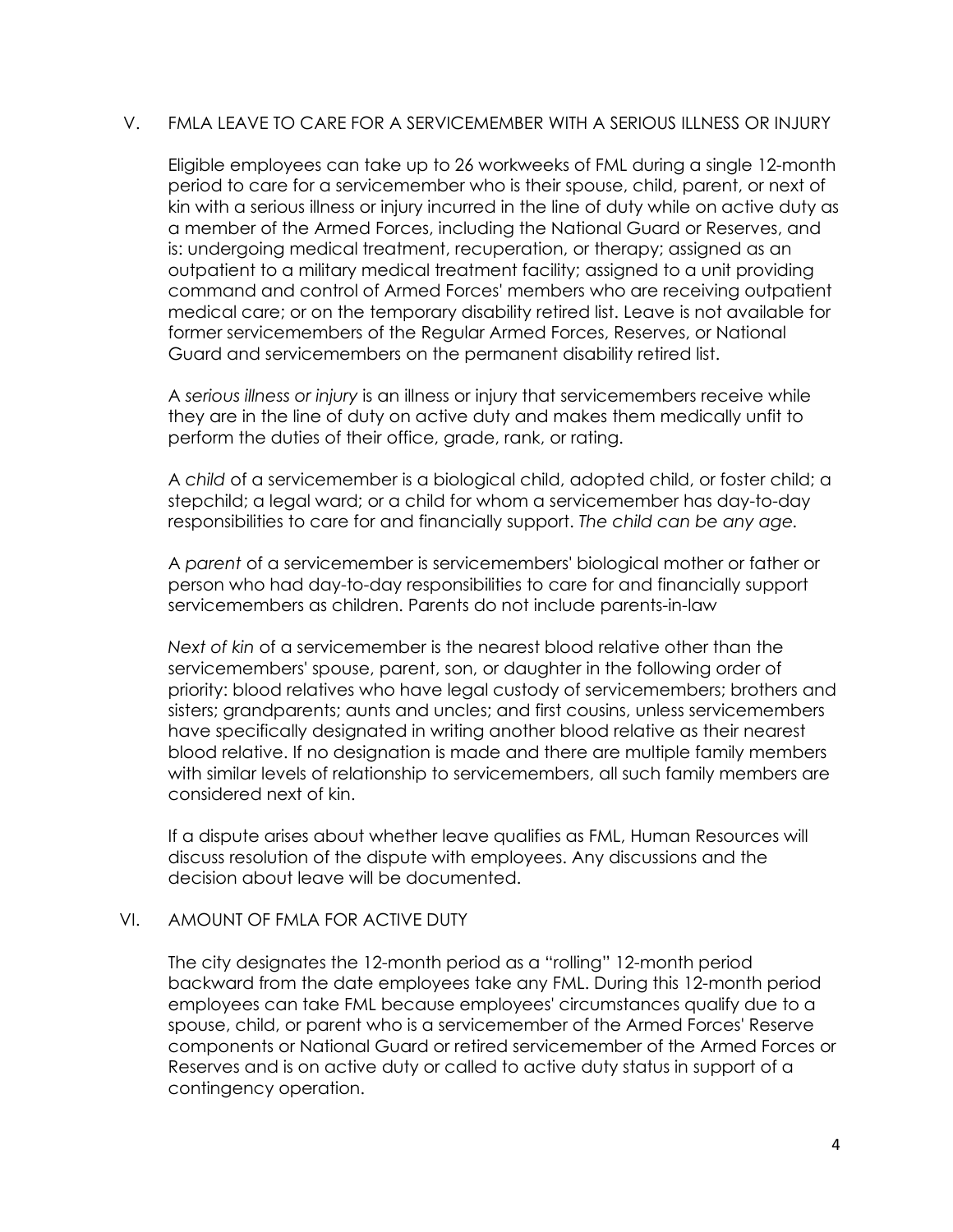### VII. AMOUNT OF FMLA LEAVE

A single 12-month period of leave to care for a servicemember with a serious illness or injury begins on the first day employees take leave to care for the servicemember and ends 12 months after that date. If employees do not take the full 26 workweeks of leave during a single 12-month period, they forfeit the remaining amount of leave. The city provides leave on a per servicemember, per injury basis.

Employees can take more than one period of 26 workweeks of leave if leave is used to care for different servicemembers or to care for the same servicemember who has a subsequent serious illness or injury, except that no more than 26 workweeks of leave can be taken within any single 12-month period. Employees can take more than one period of 26 workweeks of leave for a servicemember, with more than one serious injury or illness, only when the injury or illness is a subsequent injury or illness. If employees take leave to care for more than one servicemember or for subsequent serious injuries or illnesses of the same servicemember and the single 12-month periods overlap, employees are limited to 26 workweeks of leave in each single 12-month period.

If servicemembers' serious injury or illness extends beyond employees' 26 workweeks of leave, employees cannot take additional FML to care for the servicemember unless employees are eligible for leave to care for a family member with a serious health condition.

The 26 workweeks of FML to care for a servicemember with a serious illness or injury can include leave taken for other FMLA-qualifying reasons, but no more than 12 workweeks of such leave can be used for other FMLA-qualifying reasons. For example, employees can take 12 workweeks of leave for the birth of a child and 14 workweeks of leave to care for a seriously ill or injured servicemember.

If two spouses work for the city and take FML to care for a servicemember with a serious illness or injury, they are limited to a total of 26 workweeks of leave during the single 12-month period for all FMLA-qualifying reasons. They remain subject to the 12 workweek limit for the portion of leave that can be taken to care for a newborn child or seriously ill parent.

## VIII. REQUESTING FMLA LEAVE

Employees who request FML because employees' circumstances qualify due to a spouse, child, or parent who is a servicemember of the Armed Forces' Reserve components or National Guard or retired servicemember of the Armed Forces or Reserves and is on active duty or called to active duty status in support of a contingency operation must notify their supervisors as soon as practicable.

Employees who request FML to care for a servicemember with a serious illness or injury must give 30 days' advance notice to their supervisors. If employees fail to provide notice, they can be required to explain to their supervisors why such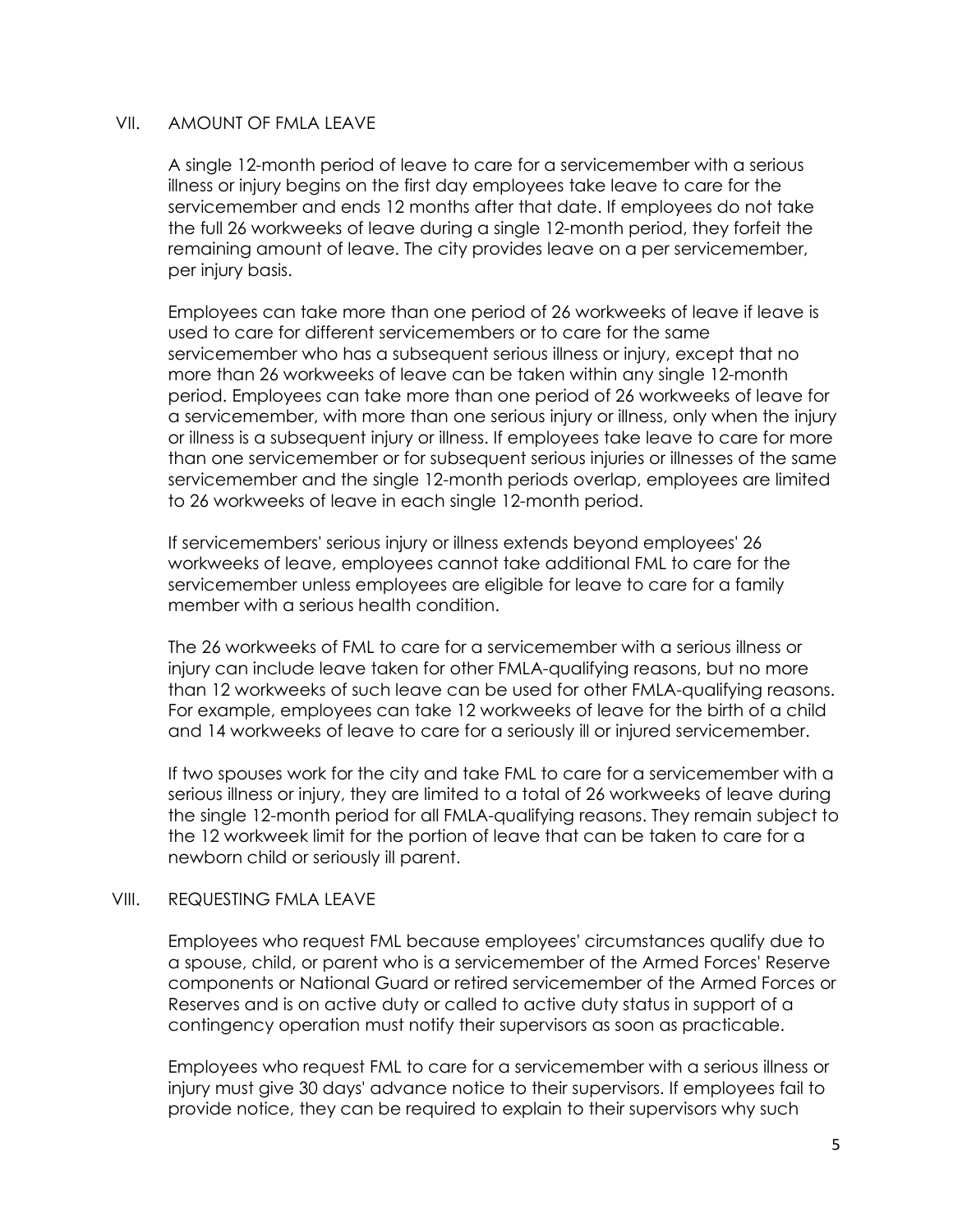notice was not provided. If employees request FML to care for a servicemember with a serious illness or injury and such leave was previously approved, employees must specify the particular reason for leave or the need for FML. Employees who cannot provide at least 30 days advance notice of their need for leave must notify their supervisors as soon as practicable.

When employees are previously approved for leave due to more than one FMLA-qualifying reason, the city may inquire further to determine for which qualifying reason the leave is needed.

After employees submit requests for leave, the city will provide the following notices within five business days:

- A. FMLA Eligibility Notice that states whether employees are eligible for FML. Employees do not receive additional eligibility notices for subsequent FMLs during a 12-month leave period if their eligibility status remains unchanged; if employees' eligibility status changes, the city will notify them of any ineligibility for leave within five business days of the request.
- B. FMLA Rights and Responsibilities Notice that describes employees' rights and responsibilities under FMLA and consequences for failing to comply. If specific information in the notice changes, the city will provide written notice to employees within five business days of receiving employee's first notice of need for leave after any change; the notice will reference the prior notice and provide new information. At any time, the city can be contacted about and will respond to any questions about employees' rights and responsibilities under FMLA.
- C. FMLA Leave Designation Notice that describes whether leave is designated and counted as FML. If employees' leave qualifies as leave to care for a servicemember with a serious illness or injury and leave to care for family member with a serious health condition, it will be designated as leave to care for a servicemember with a serious illness or injury in the first instance. Employees will receive one designation notice for each FMLAqualifying reason per 12-month leave period. Employees also will receive written notification if any information changes in designation notices for subsequent requests within five business days.

Employees are notified of the number of hours, days, or weeks that will be counted against their 12 or 26 weeks of leave. If such information is known at the time leave is designated, employees will be notified in the designation notice. If it is not possible for the city to provide such information, employees will receive such information upon request once in a 30-day period when leave is taken during that time. If employees receive oral notice from the city of such information, they will receive written confirmation no later than the following payday unless the payday is less than one week from the oral notice in which case written confirmation will be provided no later than the subsequent payday.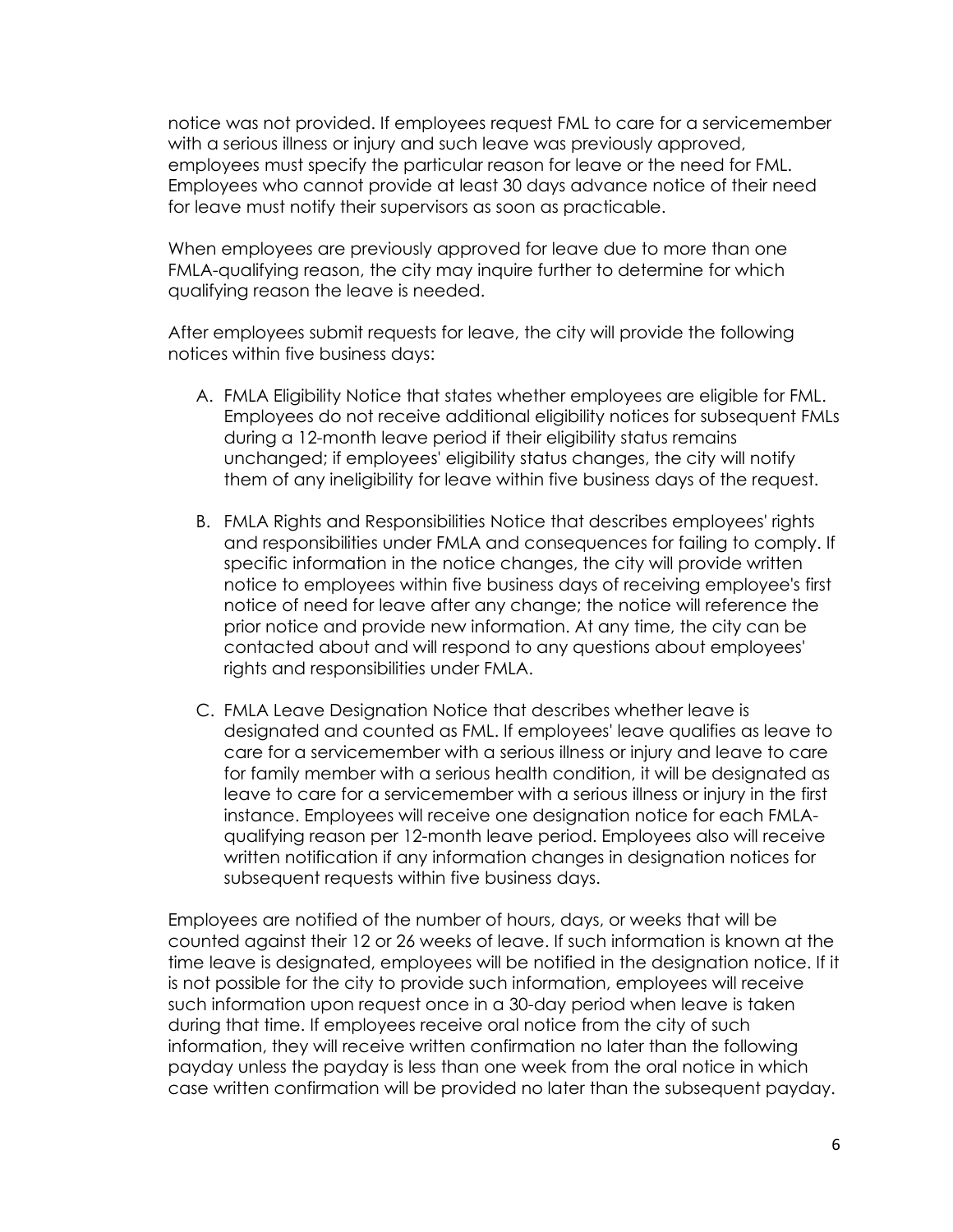# IX. CERTIFICATION FOR ACTIVE DUTY LEAVE

Employees who request leave due to a spouse, child, or parent who is a servicemember of the Armed Forces' Reserve components or National Guard or retired servicemember of the Armed Forces or Reserves and is on active duty or called to active duty status in support of a contingency operation must provide the city with a copy of servicemembers' active military orders and other certification.

To meet certification requirements, employees must provide the city with:

- A. a signed statement or description of the facts regarding and supporting qualifying circumstances for which leave is requested, including copies of military meeting announcements, confirmations of appointments with school officials, or copies of bills for financial or legal services;
- B. the approximate start date of the leave;
- C. if leave is requested on a reduced schedule or intermittent basis, an estimate of the frequency and duration of qualifying circumstances;
- D. if applicable, the duration of the leave; and
- E. if qualifying circumstances involve meeting with a third party, a brief description of the purpose of the meeting and contact information for that party, such as name, title, organization, address, telephone number, fax number, and e-mail address.

The city does not request additional information from employees who submit complete and sufficient certifications. If leave involves a meeting with a third party, the FMLA allows the city to contact the third party to verify the schedule and nature of the meeting without employees' permission. The city is also permitted to contact an appropriate unit of the federal Department of Defense to verify that servicemembers are on active duty or call to active duty status without employees' permission.

# X. CERTIFICATION FOR LEAVE TO CARE FOR A SERVICEMEMBER WITH A SERIOUS ILLNESS OR INJURY

Employees who request leave to care for a military servicemember with a serious illness or injury incurred while serving on active duty in the Armed Forces must obtain certification completed by authorized health care providers. Health care providers from the federal Department of Veterans Affairs, federal Department of Defense, and DOD TRICARE network and non-network private health care providers are authorized to complete certification for such leave.

The city can request that authorized health care providers supply the following information:

A. Their contact information (name, address, telephone number, fax number, and e-mail address), type of medical practice, medical specialty, and whether they are authorized to complete FML certifications;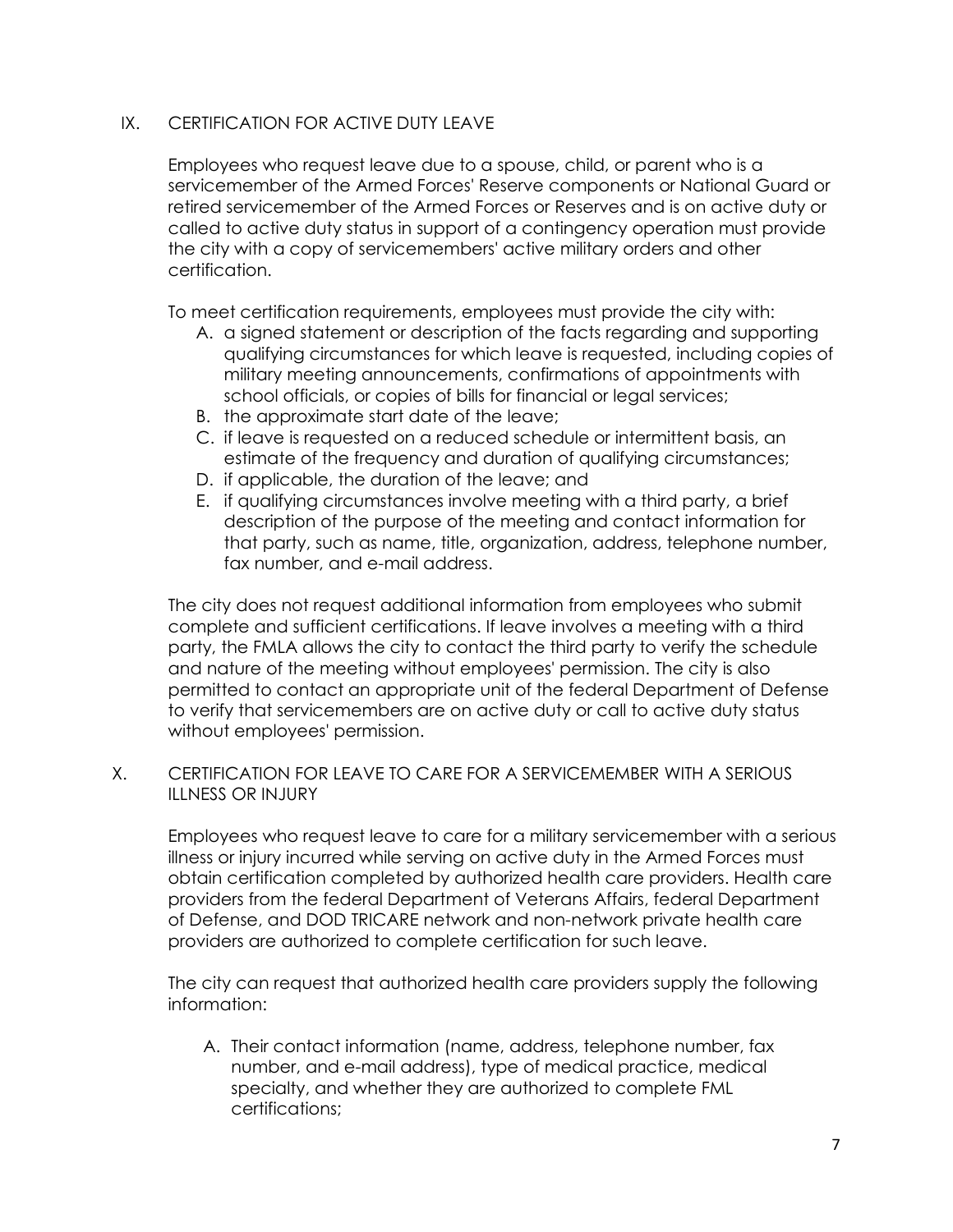- B. Whether servicemembers' injury or illness was incurred in the line of duty on active duty;
- C. The approximate date on which servicemembers' injury or illness commenced, and its probable duration;
- D. A description of appropriate medical facts regarding servicemembers' health condition that are sufficient to support employees' need for leave; such medical facts must include whether the injury or illness can render servicemembers' medically unfit to perform duties of their office, grade, rank, or rating and whether servicemembers are receiving medical treatment, recuperation, or therapy;
- E. Information that establishes that servicemembers are in need of care;
- F. Whether servicemembers will need care for a single continuous period of time (including any time for treatment and recovery) and an estimate of the beginning and ending dates for this period of time; and
- G. When employees request leave on a reduced schedule or intermittent basis for covered servicemembers, whether there is medical necessity for such periodic care and an estimate of the treatment schedule and frequency of appointments.

In addition to requesting certification information from authorized health care providers, the city can request certification information from employees or servicemembers, including:

- A. Name and address of the employer of employees requesting leave to care for servicemembers, name of employees who request leave, and name of servicemembers for whom employees are requesting leave;
- B. The relationship of employees to servicemembers for whom employees are requesting leave;
- C. Whether servicemembers are current members of the Armed Forces, National Guard, or Reserves and their military branch, rank, and current unit assignment;
- D. Whether servicemembers are assigned to a military medical facility as an outpatient or to a unit to provide command and control of members of the Armed Forces who are receiving medical care as outpatients (such as a medical hold or warrior transition unit) and the name of the medical treatment facility or unit;
- E. Whether servicemembers are on the temporary disability retired list; and
- F. A description of care to be provided to servicemembers and an estimate of the amount of leave needed to provide such care.

Whenever certification is requested, employees must provide the city with complete and sufficient certification. The city can request clarification or authentication of information in certifications. The city does not require second or third opinions or recertifications for leave to care for a servicemember with a serious illness or injury.

The city can require employees to provide confirmation of their family relationship to seriously injured or ill servicemembers.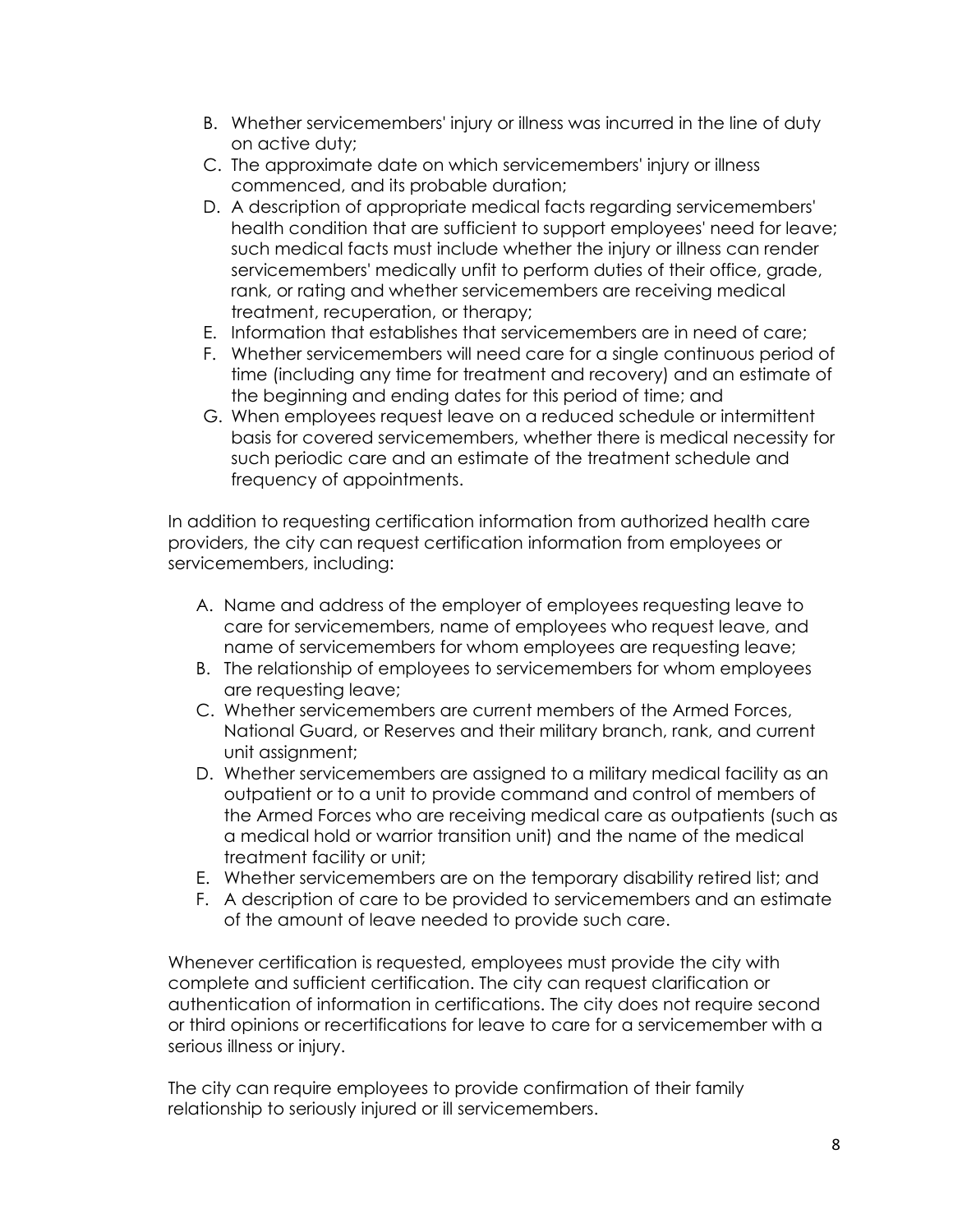The city will accept invitational travel orders (ITOs) or invitational travel authorizations (ITAs) as sufficient certification regardless of whether employees are named in ITOs or ITAs. Employees must provide the city with confirmation of their family relationship to servicemembers when they certify the need for leave to care for a servicemember with a serious illness or injury with an ITO or ITA. Employees who provide ITOs or ITAs to support intermittent leave requests do not need to provide any additional or separate certification that leave taken on an intermittent basis is medically necessary. If employees need leave beyond the expiration date that is specified in ITOs or ITAs, the city can request that they have authorized health care providers complete a certification form as requisite certification for the remainder of employees' necessary leave period. The city can request authentication and clarification of ITOs or ITAs. The city does not require second or third opinions or recertifications if leave is authorized under ITOs or ITAs.

### XI. WHILE ON FMLA LEAVE

During FML, employees must keep their supervisors informed of the estimated duration of leave and their intended date to return from leave.

While on leave, if employees need to take more or less FML than originally anticipated, they must notify the city within two business days.

While on FML employees shall not engage in other employment.

## XII. SCHEDULING FMLA LEAVE

FML can be taken all at once or, under certain circumstances, on an intermittent or reduced leave schedule. Intermittent leave is leave taken in separate blocks of time for a single FMLA-qualifying reason. An FMLA reduced leave schedule is a work schedule that reduces employees' usual number of working hours per workday or workweek. Employees will be informed whether they can take intermittent leave or a reduced leave schedule when they apply for FML. When it is physically impossible for employees using intermittent leave or working on a reduced schedule leave to begin or end their work midway through a shift, the entire time that employees are absent will be designated as FML.

Employees who request intermittent leave or a reduced leave schedule because employees' circumstances qualify for leave due to a spouse, child, or parent who is a servicemember of the Armed Forces' Reserve components or National Guard or retired servicemember of the Armed Forces or Reserves and is on active duty or called to active duty status in support of a contingency operation must provide proper notice and required certification.

Employees who request intermittent leave or a reduced leave schedule must arrange medical treatments and appointments to minimize work disruptions. The city can transfer such employees temporarily to positions that permit them to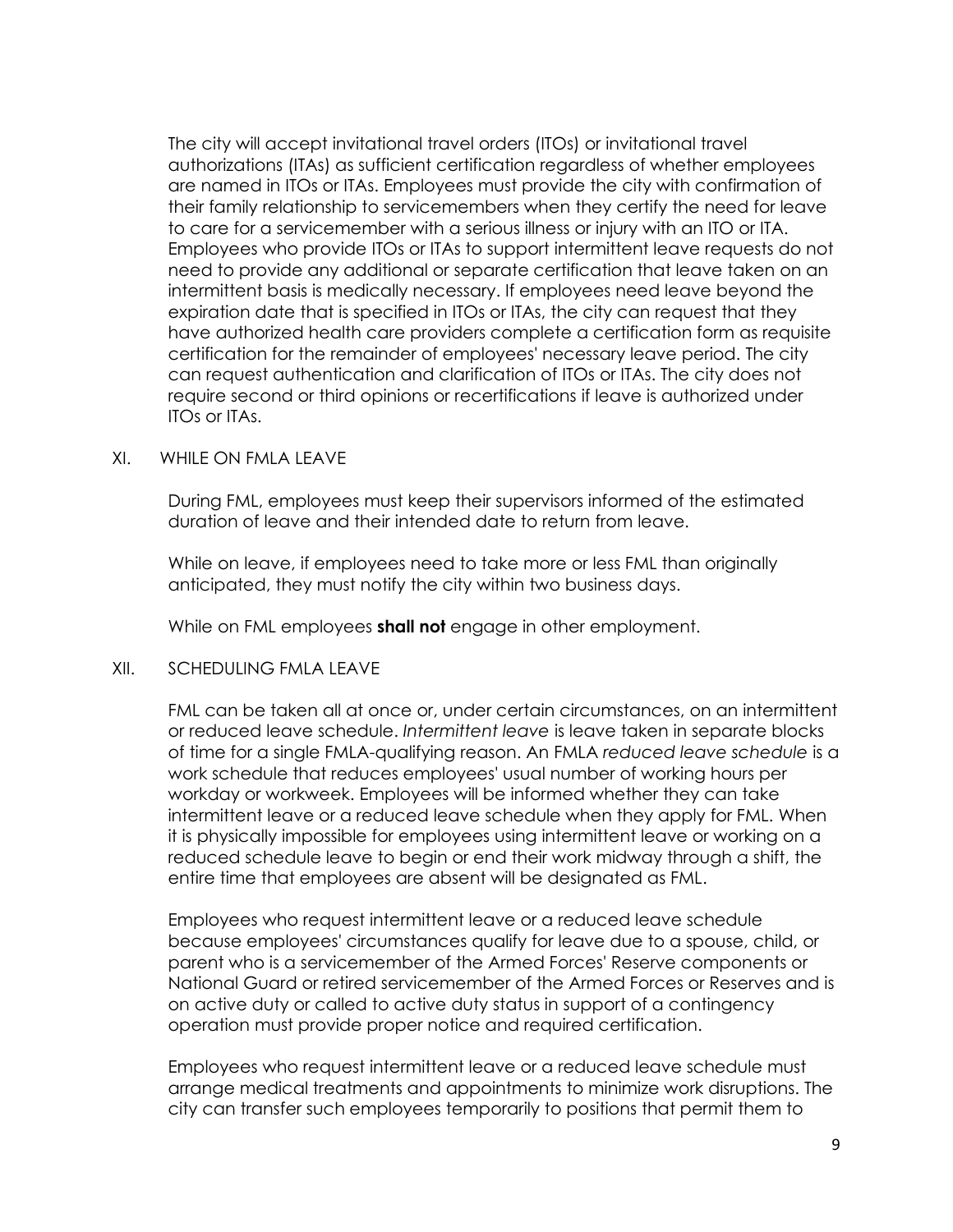take intermittent leaves or reduced leave schedules with limited work interruptions.

Employees who take intermittent leave or a reduced leave schedule and are unable to work required overtime because of a FMLA-qualifying reason can have the hours that they would have been required to work counted against their 12 or 26 weeks of leave.

## XII. PAY AND BENEFITS DURING FMLA LEAVE

FML is unpaid. The city of Boise requires employees use their accrued leave, including compensatory time, concurrently with FML. Employees shall comply with the city's policies on accrued paid leave when such leave is substituted for unpaid FML. Employees who are not eligible for accrued paid leave, or have exhausted their accrued paid leave, or do not meet the requirements of the city's policies regarding accrued paid leave, shall take unpaid FML.

Holidays that occur during FML will be paid in accordance with the city's Holiday regulation.

Leave accruals while on FML will be in accordance with the city's Sick Leave, Vacation Leave and Wage Payment and Overtime regulations.

Employees' short-term disability leave shall be counted as FML. Employees' accrued leave is not substituted for paid short-term disability leave or workers' compensation leave.

The city will maintain group health plan benefits for employees on FML. Employees on unpaid FML or who do not have enough accrued leave to cover their portion of the copay, are responsible for arranging with Human Resources to pay their full portion of the premium copay. While on FML, they are notified how to make the payments for their share of their group health plan premiums during leave. If the city terminates employees' group health insurance coverage due to nonpayment of premium copayment(s), the city will provide written notice to employees 15 calendar days in advance of the coverage termination date. Employees will be required to reimburse the city for any group health insurance premiums paid during leave if employees do not return to work from leave. Employees who do not return to work from FML and those who lose coverage due to nonpayment of premium copayments can continue their group health insurance coverage under COBRA.

#### XIV. RETURN FROM MILITARY-RELATED FML

Employees who return from FML will be reinstated to their former positions or to positions with equivalent pay, benefits, and other employment terms and conditions. If employees are no longer qualified for their former positions because of their inability to attend certain work-related functions or classes as a